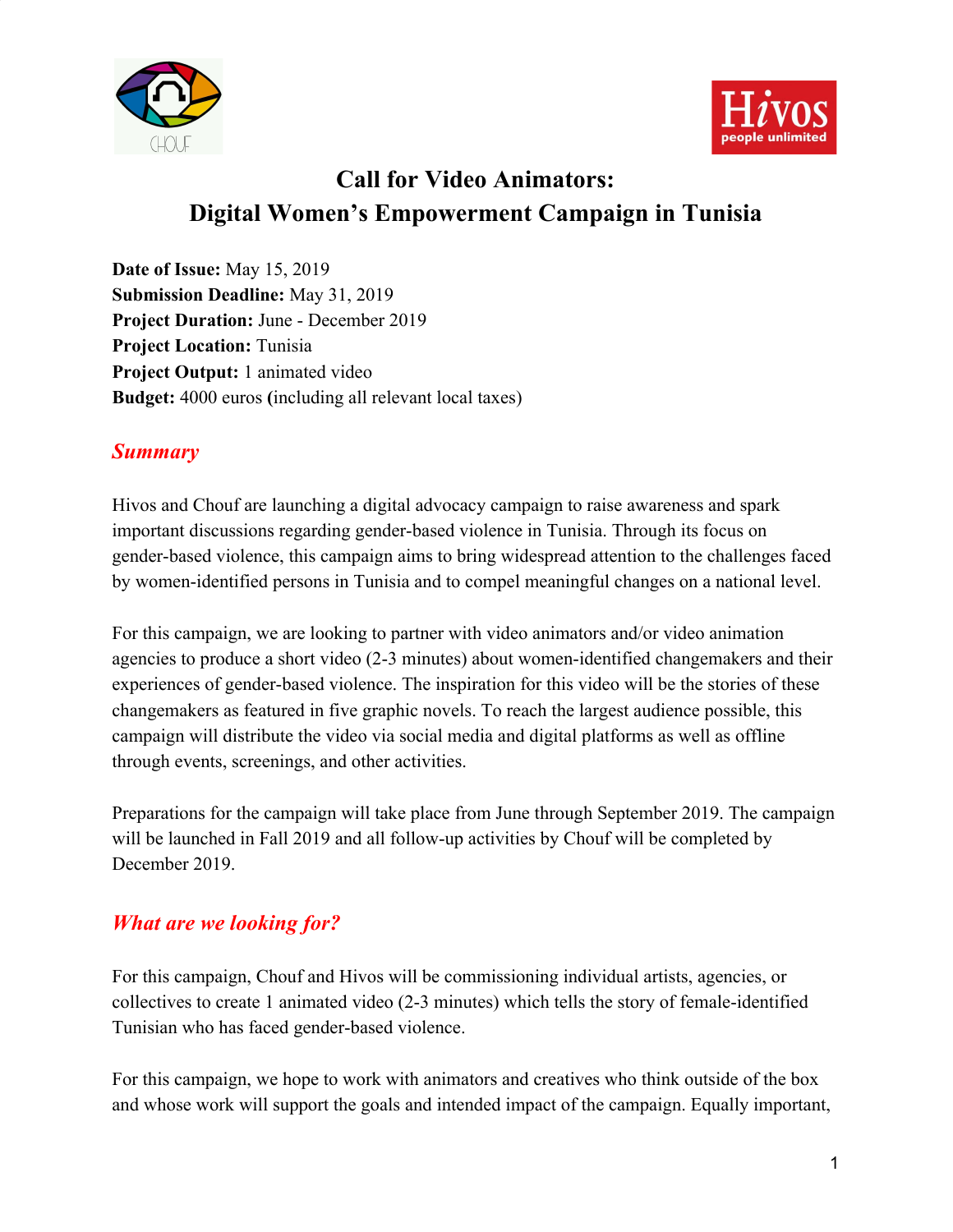



we aim to work with artists whose work will resonate with the intended target audience and spark widespread discussions and debates in Tunisia concerning the campaign topic. Finally, we are looking for individuals and/or organizations/companies who are open to co-creation and collaboration with Chouf and Hivos to develop, implement, and evaluate this campaign.

Eligible applicants profiles include but are not limited to video animators, computer graphic designers, and sound animators and/or relevant agencies. This selected individual or agency would be working with Chouf for the creative brief as well as with the selected artists producing the five graphic novels.

After reviewing the submitted applications, one person and/or organization will be selected to develop the animated video.

## *What has been done so far?*

In March 2019, Hivos published a targeted call for organizations working on gender and women's issues to propose a campaign topic. Based on these applications, Chouf was selected to develop the campaign topic, develop campaign content in collaboration with artists and creatives, and to coordinate the campaign implementation. Chouf will also organize follow-up activities to amplify the campaign's impact, sustain the momentum of the campaign, and advocate for national-level change on the campaign issue.

This campaign is part of a larger Hivos-led initiative to support women-identified frontrunners and changemakers in four target countries: Egypt, Tunisia, Zimbabwe, and Kenya. To do so, Hivos is collaborating with gender organizations and artists/creatives to implement a unique digital advocacy campaign in each of the four target countries which focuses on an urgent issue facing women-identified changemakers.

## *Why join this campaign?*

- Contribute to gender equality efforts and support women-identified frontrunners through art and creative content
- Opportunity for collaboration with women's and gender equality organizations in advocacy and awareness raising efforts
- Increased exposure and distribution of your work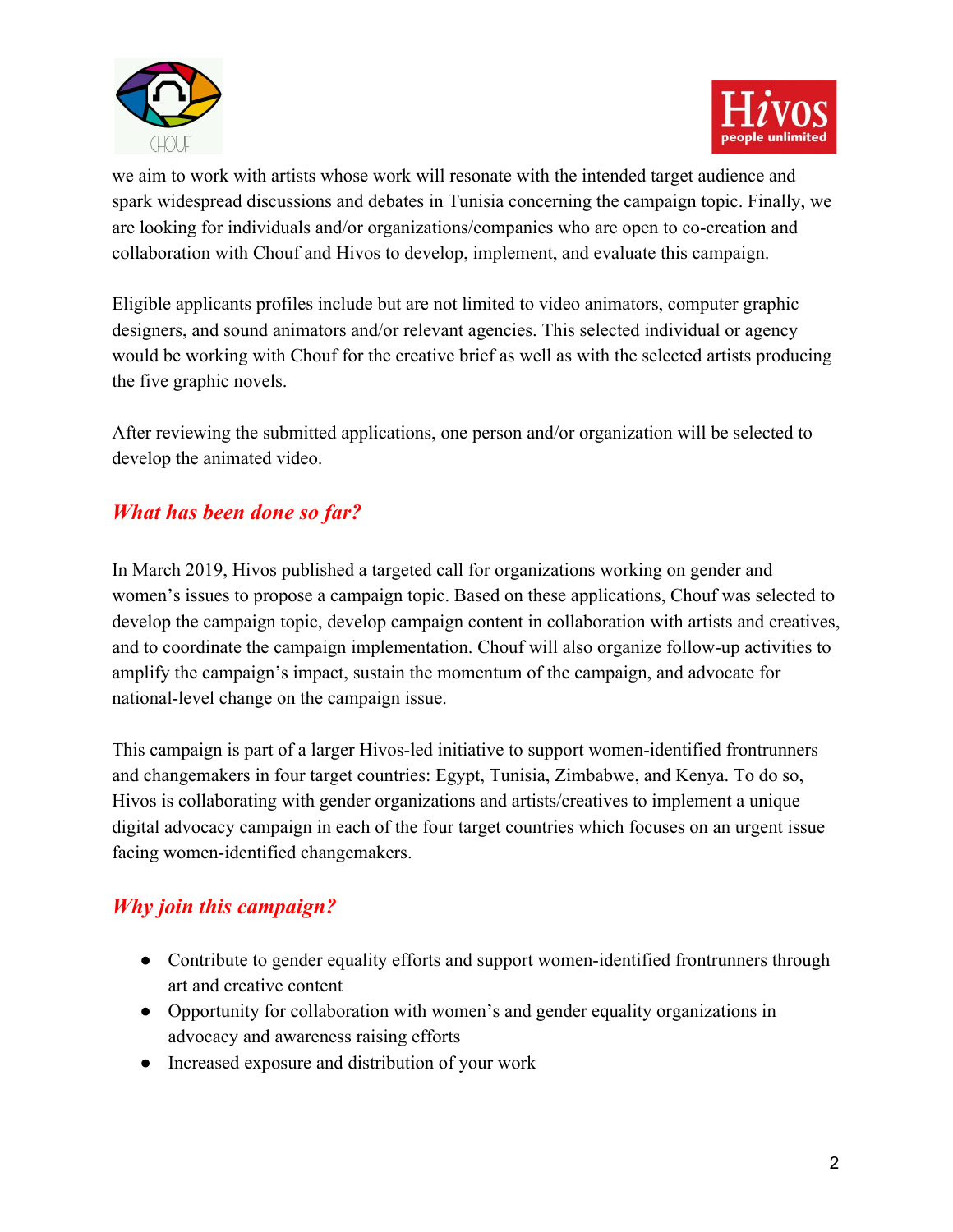



### *Project Timeline:*

Call for expressions of interest: May 15-31, 2019 Selection decision announced: June 10, 2019 Artists and producers retreat: Mid-June Graphic novel production: June - August 2019 Animated video production: June - September 2019 Campaign launch: October 2019 Follow up activities by Chouf: November and December 2019

## *Selection Criteria:*

Hivos invites applications from interested parties which meet the following eligibility:

- Individuals, arts collective, and/or agencies operating in Tunisia
- Registered legal entities OR independent contractors which can sign a contract and receive funds to a bank account in their name
- Capability and knowledge to create engaging, thoughtful content
- Interest and/or past work on gender is favorable but not required
- Openness to collaboration and co-creation with Chouf and Hivos
- Availability during the campaign preparation and implementation period

## *How to Apply:*

- **● Expression of Interest:** Please submit a short expression of interest in English, French, or Arabic detailing your interest in developing an animated video for the upcoming women's empowerment digital advocacy campaign in Tunisia. This expression of interest can be submitted as a written letter (max 2 pages), short video recording, or other format of your choice. The expression of interest should include:
	- **○** Your motivation for working on this topic;
	- **○** Explanation of how your artwork, vision, or expertise is well-suited for engaging large audiences within Tunisia and to spark society-wide conversations about gender-based violence;
	- **○** How you envision the collaboration between yourself, Chouf, and Hivos;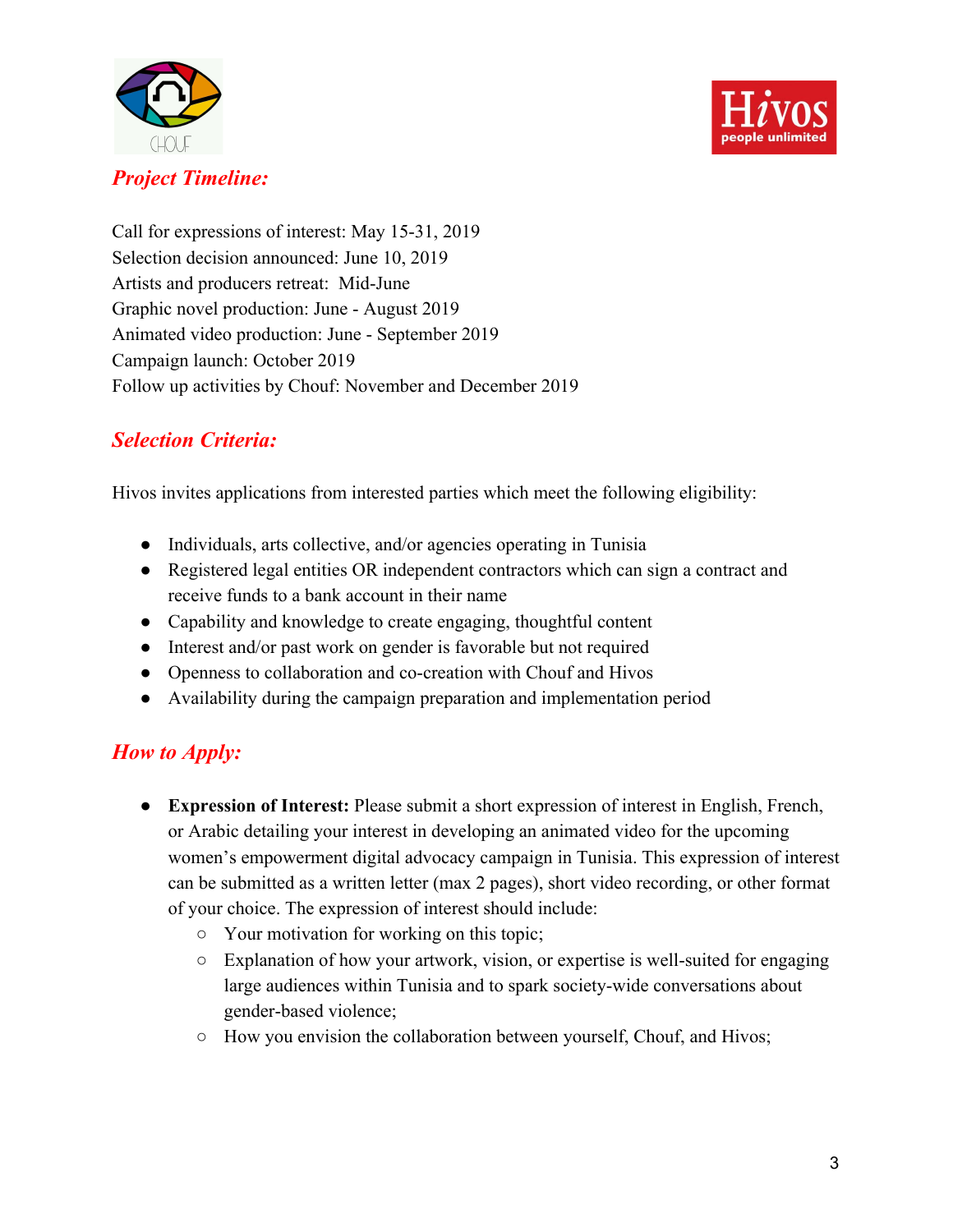



- **● Portfolio:** Artist/agency portfolio with examples of past relevant work and collaborations**.**
- **● CV:** Applicant(s) biography and/or CV
- **Contact Information:** Individual or organization's name, physical address, legal entity, email address, phone number and main contact person.

#### **DEADLINE: Please submit your application to [womenscall@hivos.org](mailto:womenscall@hivos.org) by Friday, May 31**

## *About Chouf*

Chouf is a feminist organization that defends women's physical and sexual rights. The organization adopts intersectional feminisms, taking into consideration different sources of discrimination based on gender, sexual orientations, social classes, colours, etc. Chouf sets up cultural, community-based, and advocacy projects for people identified as women.

In addition, Chouf believes that art is a means of mobilizing around social and political causes. Since 2015, Chouf has been organizing Chouftouhonna, an international festival of feminist art in Tunis that has become an important space for feminist and queer art and artists from around the world.

## *About HIVOS*

Hivos is an international development organization guided by humanist values. Together with local partners, Hivos aims to contribute to a free, fair, and sustainable world in which all citizens – women and men – have equal access to opportunities, rights, and resources for development, and can participate actively and equally in decision-making processes that determine their lives, their society, and their future. Hivos operates throughout the Middle East, Africa, Asia, and Latin America.

This digital advocacy campaign is a collaboration between two Hivos programmes: Boosting Bottom-Up Societal Transformation (BOOST) and Resources of Open Minds (R.O.O.M), which are funded by the Dutch Ministry of Foreign Affairs and the Swedish International Development Agency, respectively.

**Boosting Bottom-Up Societal Transformation (BOOST)** aims to enable grassroot social entrepreneurs to create the positive change they envision for their communities. In 2019, the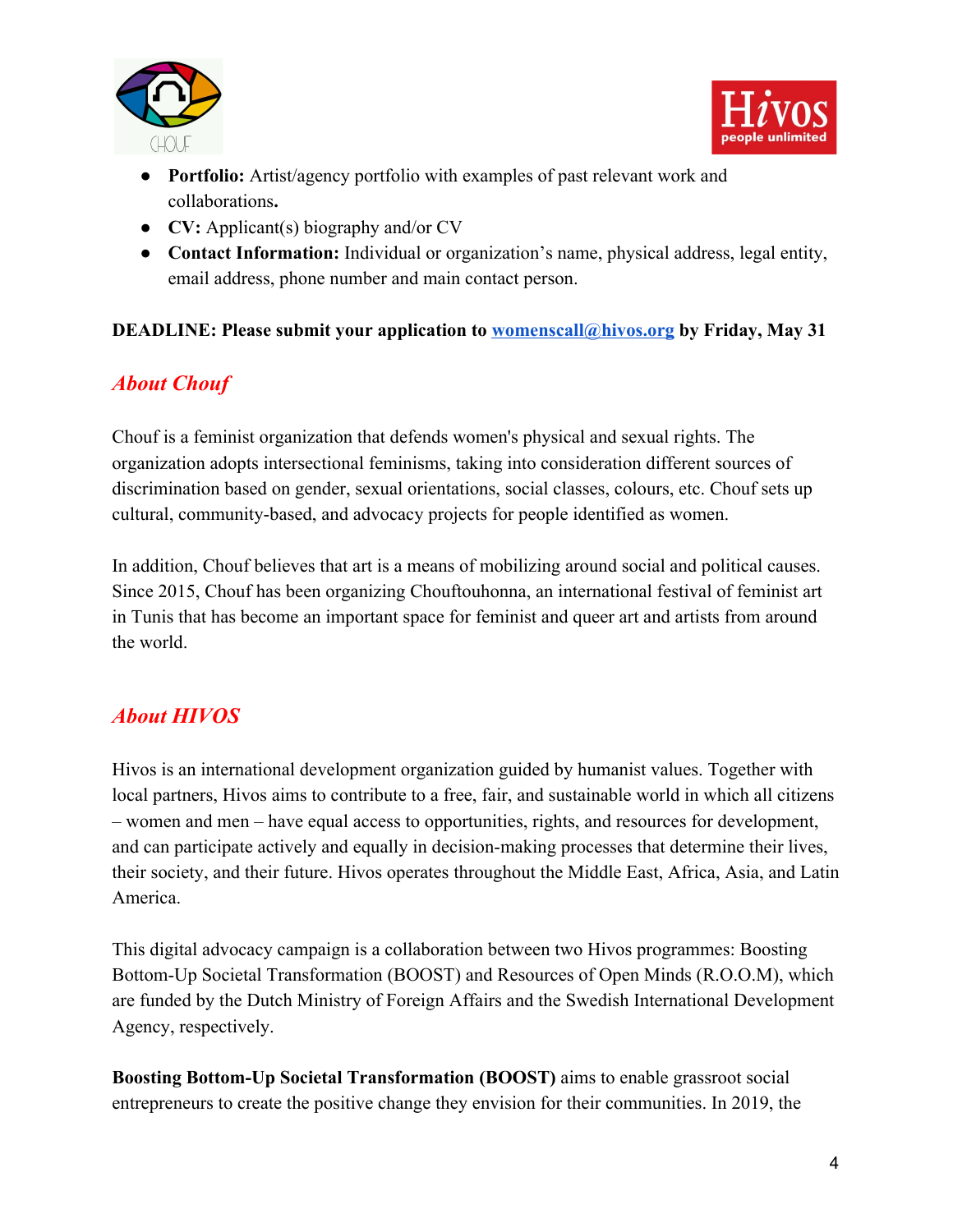



program is working to boost inclusive employment in North Africa. This year's program continues Hivos' ongoing efforts to support social entrepreneurs from North Africa to create inclusive employment opportunities for young people, with a particular emphasis on young women in medium-sized cities in North Africa.

**Resource of Open Minds (R.O.O.M.)** supports the creative work of a new generation of artists, musicians, filmmakers and content creators who investigate and challenge the status quo in the societies in which they live. R.O.O.M. is the place for these creative futurists: young people who have a critical independent mindset and a do-it-yourself attitude.

Please send any questions or inquiries regarding this call to [womenscall@hivos.org](mailto:womenscall@hivos.org).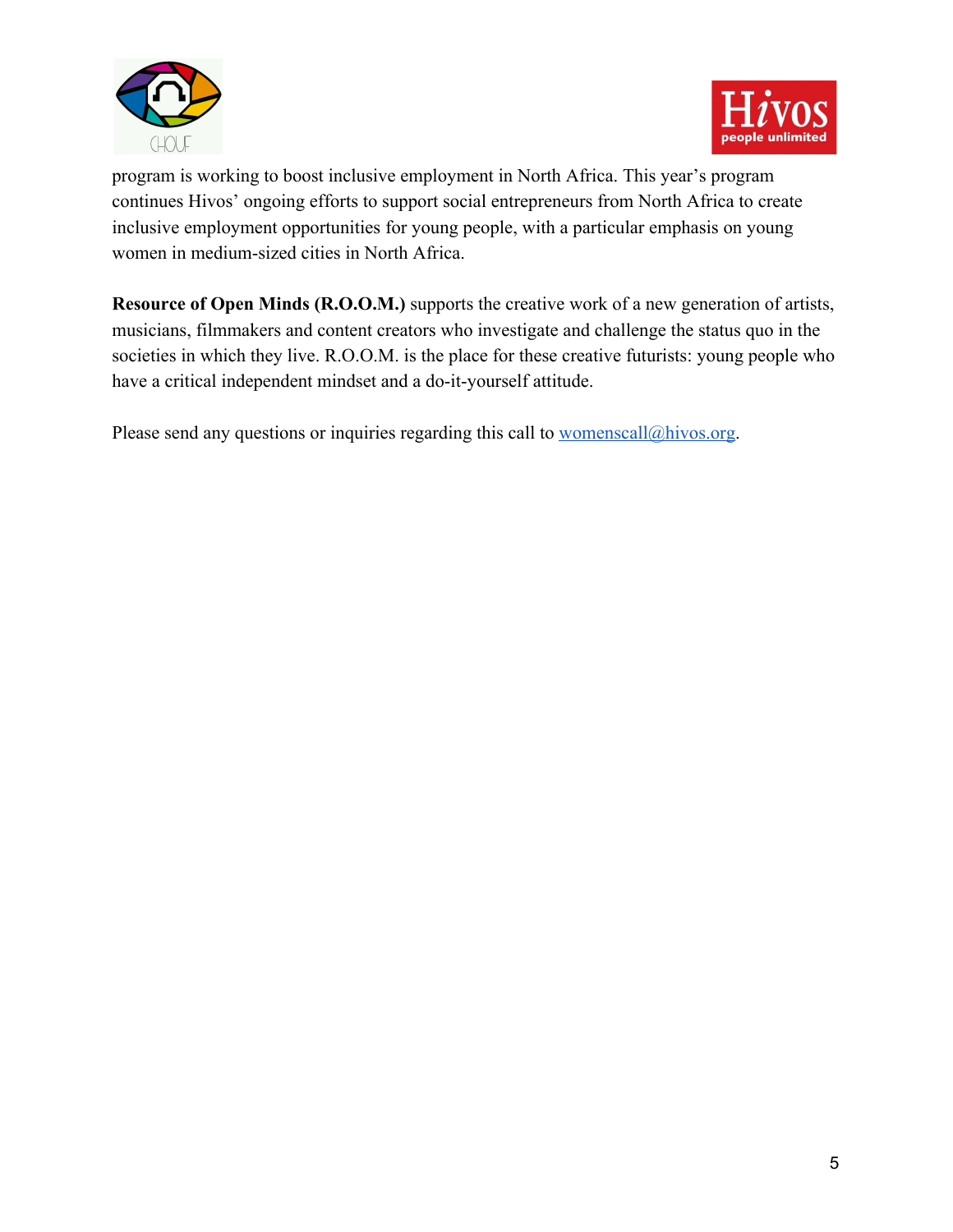



# **Appel à artistes Campagne Digitale d'Empowerment des femmes en Tunisie**

**Date d'émission :** Le 15 mai 2019 **Date limite de soumission** : Le 31 mai 2019 **Durée du projet** : Juin - décembre 2019 **Emplacement du projet :** Tunisie **Résultat du projet :** une vidéo d'animation **Budget :** 4000 euros (toutes taxes locales comprises)

## *Résumé:*

Hivos et Chouf lancent une campagne digitale pour sensibiliser et susciter d'importantes discussions autour des violences basée sur le genre en Tunisie. En mettant l'accent sur les violences basée sur le genre, cette campagne vise à attirer l'attention sur les défis auxquels sont confrontées les personnes identifiées comme femmes en Tunisie et à imposer des changements significatifs au niveau national.

Pour cette campagne, nous cherchons à nous associer à un studio d'animation pour créer une courte vidéo d'animation (2-3 minutes) sur les femmes qui ont contribué au changement et leur expérience de violences liées au genre.

Cette vidéo s'inspirera des histoires de ces créatrices de changement, telles qu'elles figurent dans cinq bandes dessinées. Afin d'atteindre le plus grand public possible, cette campagne diffusera la vidéo par le biais des médias sociaux et des plateformes numériques, ainsi que hors ligne par le biais d'événements, de projections et d'autres activités."

Les préparatifs de la campagne se dérouleront de juin à septembre 2019. La campagne sera lancée à l'automne 2019 et toutes les activités de suivi de Chouf seront terminées d'ici décembre 2019.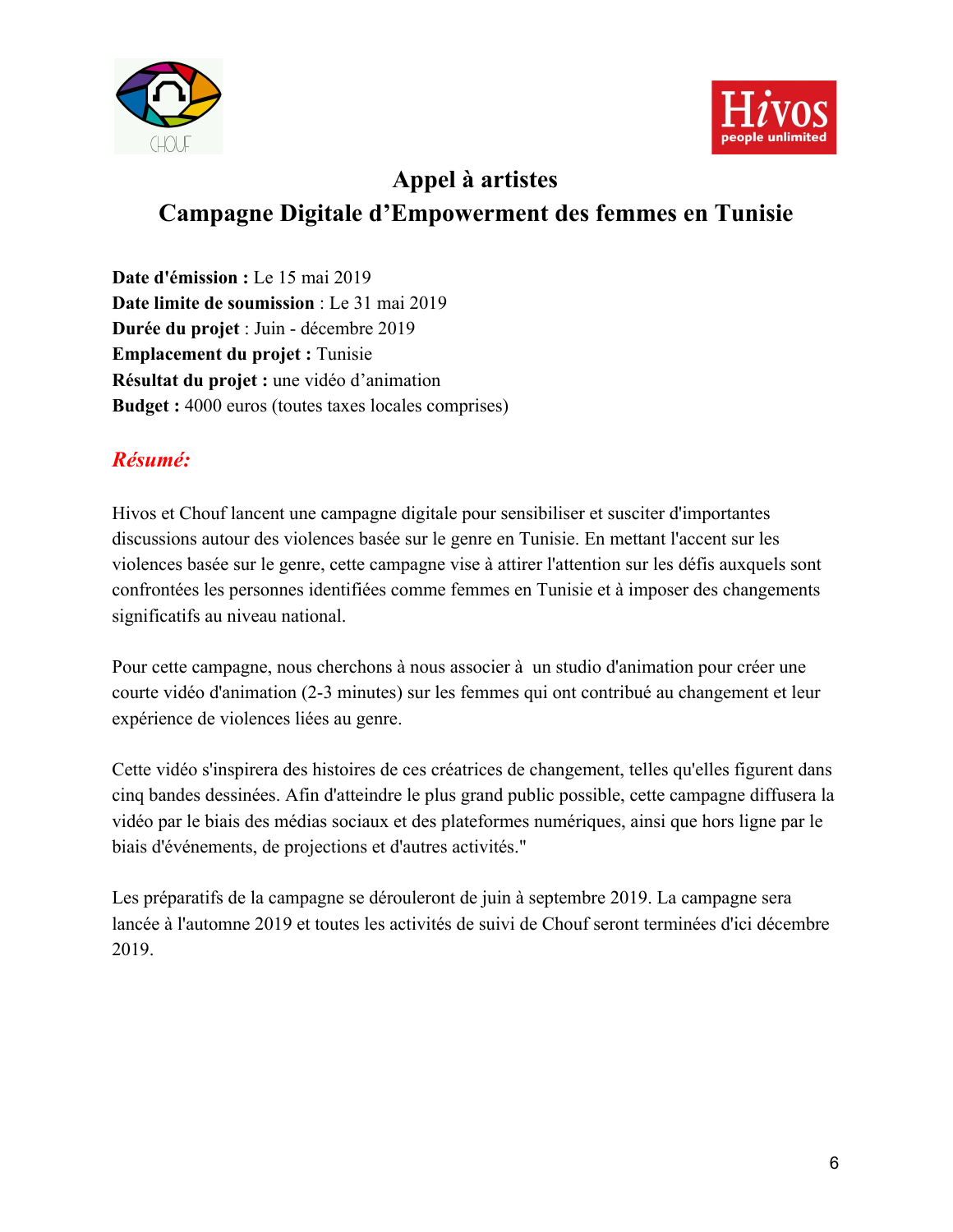



### *Qu'est-ce que nous recherchons?*

Pour cette campagne, Chouf et Hivos collaboreront avec des artistes, agences ou collectifs afin de créer une vidéo d'animation (2-3 minutes), racontant l'histoire de Tunisien.ne.s identifiées comme femmes qui ont été confrontées à des violences liées au genre.

Pour cette campagne, nous souhaitons travailler avec des artistes et des créatrices/créateurs identifié.e.s comme femmes qui sortent des sentiers battus et dont le travail soutiendra les objectifs et l'impact prévu de la campagne. Tout aussi important, nous visons à travailler avec des artistes dont les œuvres trouveront un écho auprès du public cible et susciteront de vastes discussions et débats sur le thème de la campagne. Enfin, nous recherchons des individus et/ou des organisations/agences ouverts à la co-création et à la collaboration avec Chouf et Hivos pour développer, mettre en œuvre et évaluer cette campagne.

Les profils des candidat.e.s admissibles comprennent, sans toutefois s'y limiter, les artistes visuels, les illustratrices/illustrateurs et les graphistes.

Le(s) illustratrice(s)/illustrateur(s) sélectionné.e.(s) travailleront avec Chouf sur le Brief créatif ainsi qu'avec un.e scénariste et une agence d'animation qui produiront une courte vidéo sur cette campagne.

## *Qu'est-ce qui a été fait jusqu'à présent?*

En mars 2019, Hivos a publié un appel ciblé pour que les organisations travaillant sur le genre et les questions féminines proposent un thème de campagne. Sur la base de ces candidatures, Chouf a été sélectionné pour développer le thème de la campagne, développer le contenu de la campagne en collaboration avec des artistes et des créatrices/créateurs, et coordonner la mise en œuvre de la campagne. Chouf organisera également des activités de suivi pour amplifier l'impact de la campagne, maintenir l'élan de la campagne et plaider en faveur d'un changement au niveau national sur la question de la campagne.

Cette campagne s'inscrit dans le cadre d'une initiative plus vaste menée par Hivos pour soutenir les personnes identifiées comme femmes qui ont contribué à des changements dans les quatre pays ciblés : Égypte, Tunisie, Zimbabwe et Tunisie. Pour ce faire, Hivos collabore avec des organisations qui travaillent sur les questions de genre et des artistes/créatrices pour mettre en œuvre une campagne de plaidoyer digitale unique dans chacun des quatre pays cibles qui se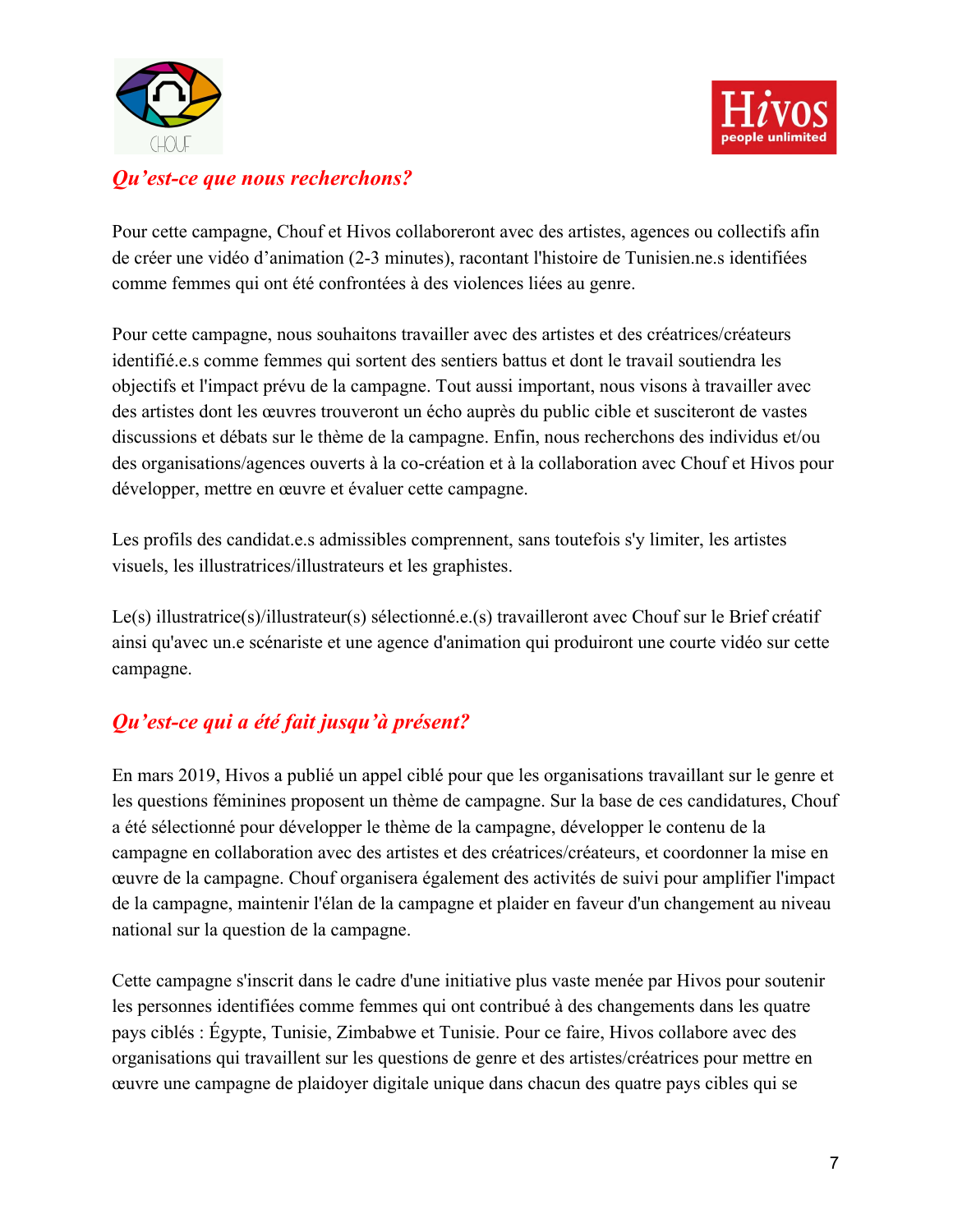



concentre sur un problème urgent auquel les femmes sont confrontées en tant qu'actrices du changement.

## *Pourquoi participer à ce projet?*

- Pour contribuer aux efforts en faveur de l'égalité des sexes et soutenir les femmes qui sont en première ligne grâce à l'art et au contenu créatif.
- Pour avoir la possibilité de collaborer avec des organisations de défense des droits des femmes et de l'égalité des genres dans le cadre d'activités de plaidoyer et de sensibilisation.
- Pour une visibilité et une diffusion accrues de vos créations.

### *Calendrier du projet:*

- Appel à candidatures : Du 15 au 31 mai 2019
- Date limite de soumission : Le 31 mai 2019
- Annonce de la décision de sélection : Le 10 juin 2019
- Résidence pour les artistes et productions : Mi-juin
- Production de bandes dessinées : Juin août 2019
- Production de la vidéo d'animation : Juin-Septembre 2019
- Lancement de la campagne : Octobre 2019
- Activités de suivi par Chouf : Novembre et Décembre 2019

### *Critères de sélection:*

Hivos invite les parties intéressées qui remplissent les conditions d'éligibilité suivantes à soumettre leur candidature :

- Individus, collectif artistique et/ou agence opérant en Tunisie
- Personnes morales enregistrées OU entrepreneur.e.s indépendant.e.s qui sont en mesure de signer un contrat et de recevoir des fonds sur un compte bancaire en leur nom.
- Avoir les capacités et connaissances pour créer un contenu engageant et réfléchi
- L'intérêt et/ou le travail passé sur les questions de genre est souhaitable mais n'est pas obligatoire.
- Ouverture à la collaboration et à la co-création avec Chouf et Hivos
- Disponibilité pendant la période de préparation et de mise en œuvre de la campagne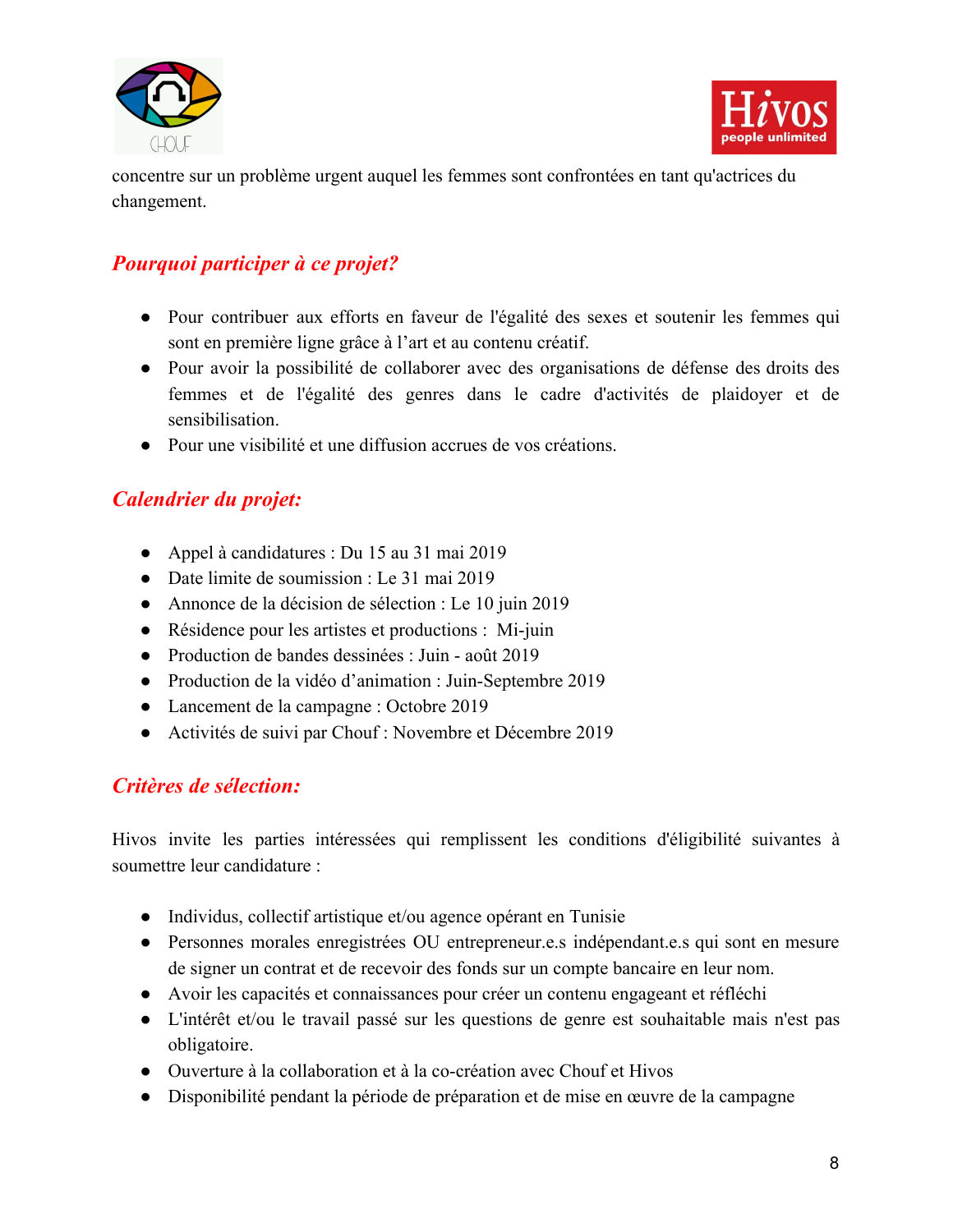



#### *Comment postuler:*

- **Manifestation d'intérêt :** Veuillez soumettre une courte manifestation d'intérêt en anglais, français ou arabe détaillant votre intérêt pour le développement d'une vidéo d'animation pour la future Campagne Digitale d'Empowerment des femmes en Tunisie. Cette manifestation d'intérêt peut être soumise sous la forme d'une lettre écrite (maximum 2 pages), d'un court enregistrement vidéo ou d'un autre format de votre choix. La manifestation d'intérêt devrait inclure :
	- Votre motivation à travailler sur ce sujet ;
	- Explication de la façon dont votre travail artistique, votre vision ou votre expertise est bien adaptée pour attirer un large public en Tunisie et pourra susciter des débats et réflexions sur les violences basées sur le genre ;
	- Comment vous envisagez la collaboration entre vous, Chouf et Hivos ;
- **Portfolio** : Portfolio de l'artiste ou de l'agence, avec des exemples de travaux et de collaborations antérieurs pertinents. Pour les projets promus ou distribués en ligne, veuillez inclure des informations concrètes concernant l'audience numérique et la capacité de diffusion du contenu (ex: social media followers, likes, views, media mentions, etc.)
- **CV** : biographie et/ou CV du ou des candidat.e.(s)
- **Coordonnées des personnes-ressources** : Nom de la personne ou de l'organisation, adresse physique, personne morale, adresse électronique, numéro de téléphone et personne-ressource principale.
- **DATE LIMITE** : Veuillez soumettre votre demande à womenscall@hivos.org d'ici le vendredi 31 mai.

## *A propos de Chouf:*

Chouf est une organisation féministe qui défend les droits physiques et sexuels des femmes. L'organisation adopte des féminismes intersectionnels, prenant en considération différentes sources de discriminations basées sur le genre, l'orientation sexuelle, la classe sociale, la couleur....

Chouf met en place des projets culturels, communautaires et de plaidoyer pour les personnes identifiées comme femmes.